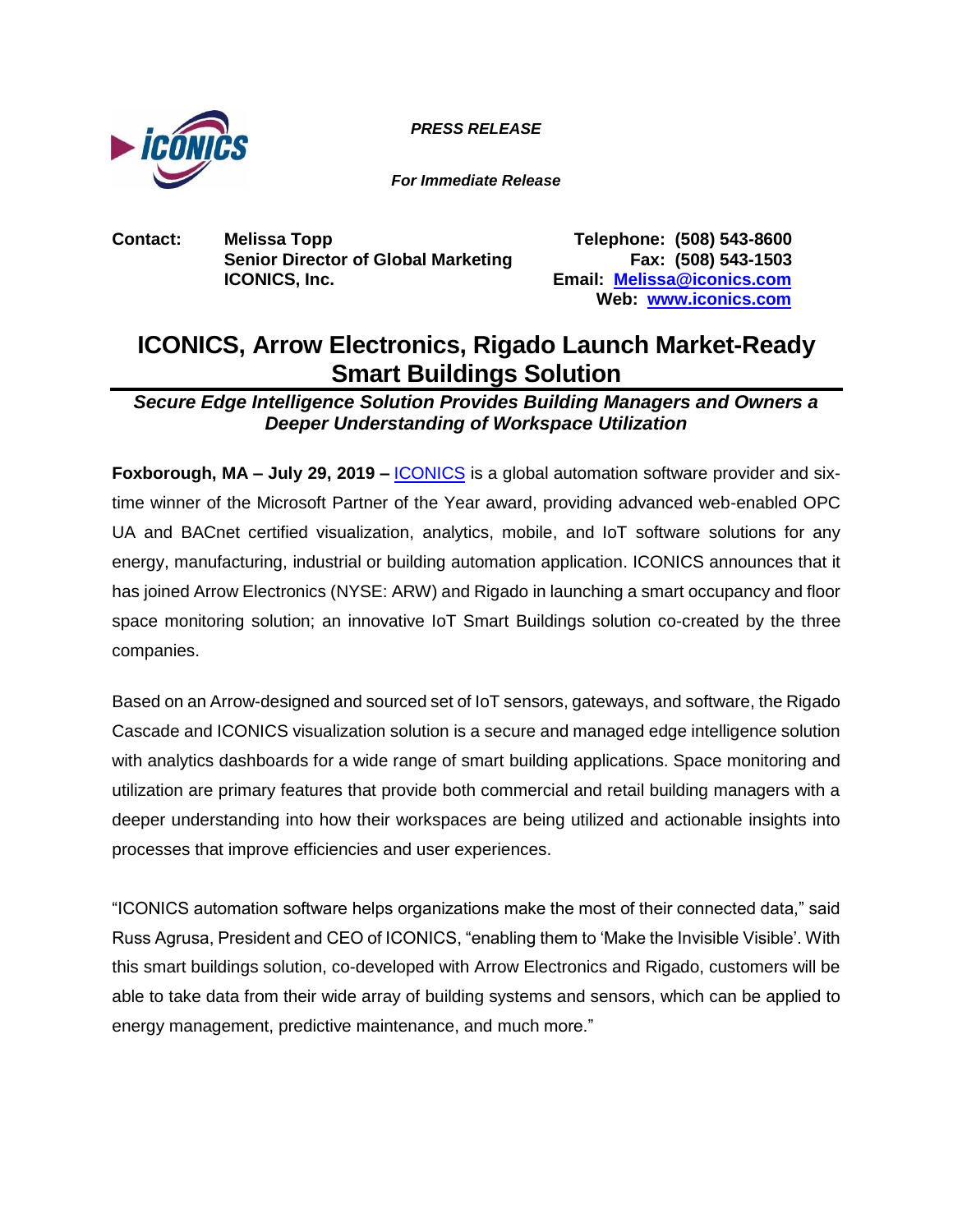"Companies today have more employee mobility and remote interaction than ever before, and both commercial and retail building owners are seeking to better manage these spaces," said Aiden Mitchell, vice president of global IoT for Arrow. "This solution we have developed with our suppliers will help address these building occupancy challenges by taking the guesswork out of understanding how spaces are truly being utilized in real time, and improving their impact on a company's growth, revenue and user experience."

The occupancy and monitoring solution comes with support for a wide range of sensor and device options, upstream cloud data integration, device support through Microsoft's Azure IoT Hub, and a variety of global cellular data options. In collaboration with ICONICS and Arrow, Rigado's sensors and gateway platform seamlessly deliver real-time occupancy and environmental data to the cloud, to be analyzed and optimized by ICONICS' smart building applications.

By combining Rigado Cascade with sensors, cellular connectivity, engineering support, and cloud services via ICONICS and Microsoft Azure, the solution offers an out-of-the-box smart building solution, all in one monthly subscription.

"Gathering reliable and objective data about how and when space is being occupied and utilized is key to making educated decisions in today's dynamic commercial real estate market. And companies without that insight will increasingly face challenges with operating efficiency and revenue growth," said Brad McMahon vice president, corporate development at Rigado. "The more you know about your space, the better you can operate today, and plan for tomorrow."

## **About Arrow Electronics**

Arrow Electronics (NYSE:ARW) guides innovation forward for over 200,000 leading technology manufacturers and service providers. With 2018 sales of \$30 billion, Arrow develops technology solutions that improve business and daily life. Learn more at [FiveYearsOut.com.](https://www.fiveyearsout.com/)

### **About Rigado:**

Founded in 2010, Rigado's edge solutions power more than 300 global customers and 5 million connected devices across commercial IoT solutions such as asset tracking, smart lighting, and sensing and monitoring in markets like mart workplaces, connected retail, and logistics. Rigado is headquartered in Oregon, with an EMEA office in London. Rigado can be reached at [www.rigado.com.](http://www.rigado.com/)